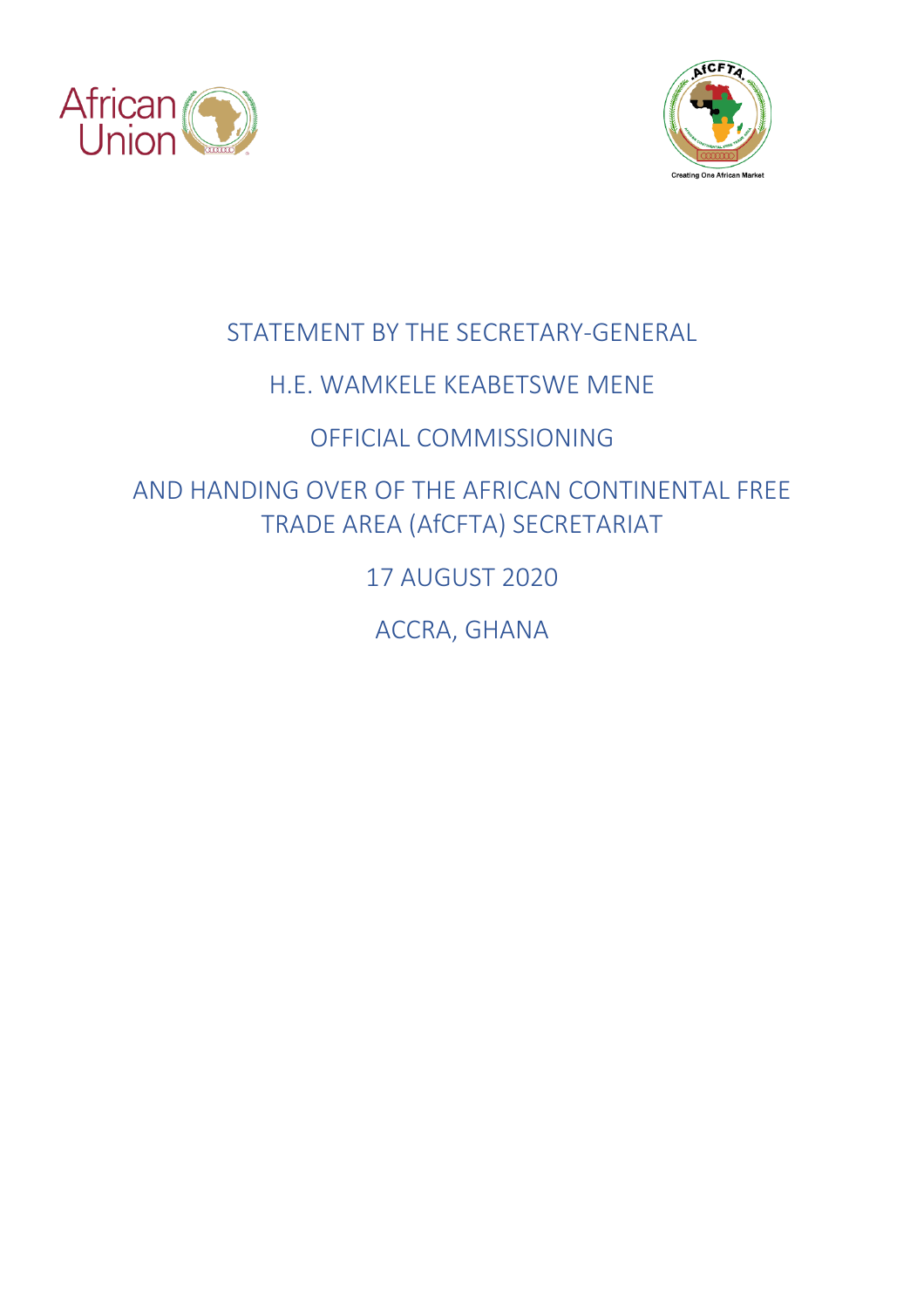*H.E. Mr. Akufo-Addo, President of the Republic of Ghana;*

*H.E. Mr. Moussa Faki Mahamat, Chairperson of the African Union Commission;*

*Honourable Prof. Oquaye, Speaker of the Parliament of the Republic of Ghana;*

*Your Lordship, Justice Anin Yeboah, Chief Justice of the Supreme Court of the Republic of Ghana;*

*Nana Otuo Siriboe II, Chairman of the seventh Council of State;*

*Hon. Minister Shirley Ayorkor Botchwey, Minister for Foreign Affairs and Regional Integration;*

*Hon. Minister Alan Kyerematen, Minister for Trade and Industry;*

*Honourable Members of Parliament;*

*Excellences, Ambassadors and High Commissioners;*

*Traditional and Religious leaders;* 

*Ladies and Gentlemen.*

On this occasion of the official commissioning and handing over of the AfCFTA Secretariat, let me express deep humility for having been elected by the 33rd Ordinary Session of the Assembly of Heads of States &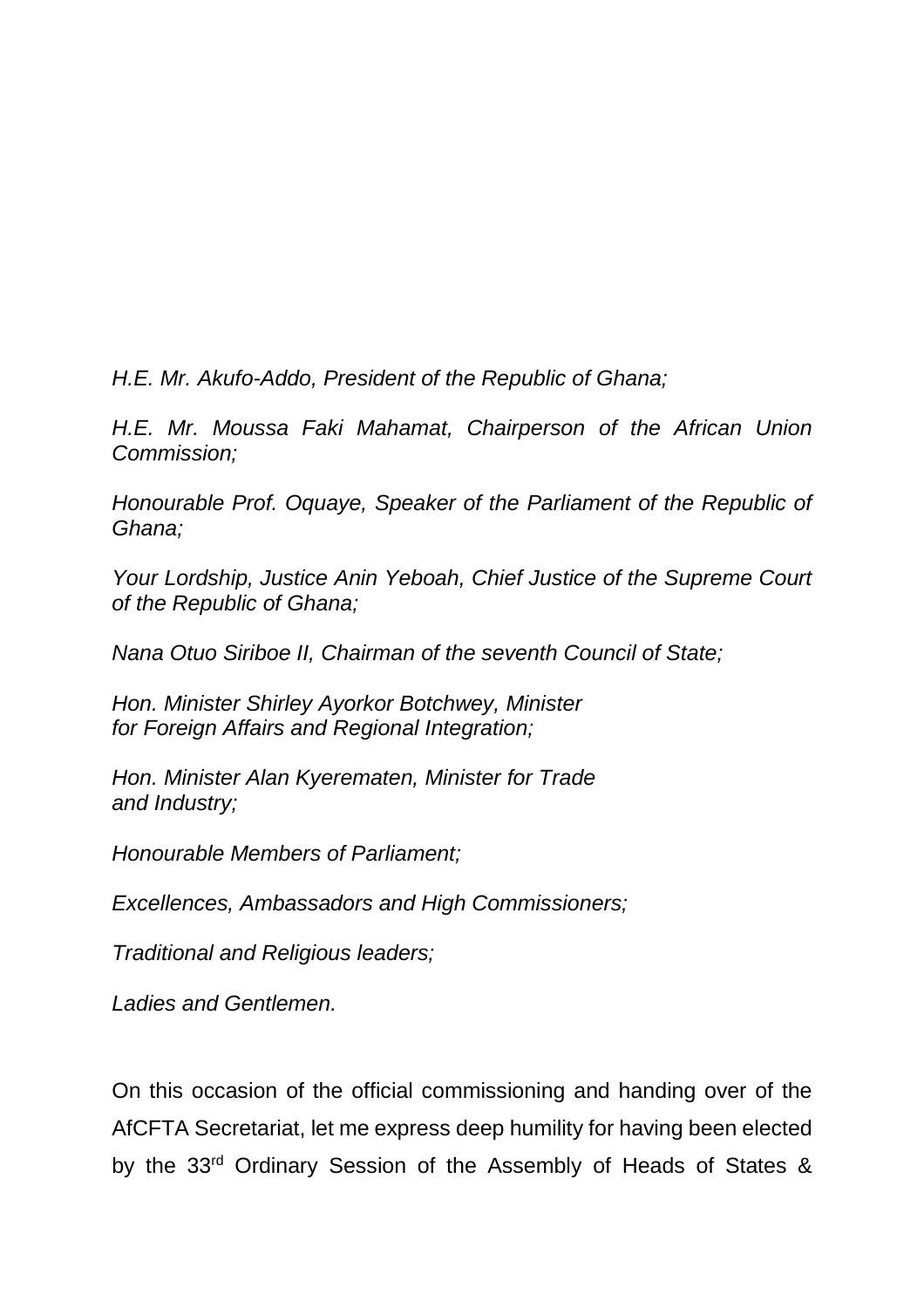Government of the AU, to the position of the first Secretary-General of the AfCFTA Secretariat. A mission to be at the services of Africa, which I shall undertake with resolute determination.

Since the end of colonialism, the Republic of Ghana has been at the forefront of advancing efforts for the integration of Africa. Ghana's contribution to Pan-Africanism ensured that Pan-Africanism has a sound intellectual and philosophical foundation. It is therefore natural that as we take this significant step towards the integration of the market in Africa through the AfCFTA, Ghana continues to be at the vanguard of our efforts. On behalf of all Africans, I thank the government and the people of Ghana, for hosting the AfCFTA Secretariat and for providing world class facilities that will enable Africa to progress on the historic vision of achieving an integrated Africa. The Republic of Ghana and the people of Ghana – at great sacrifice – made an unprecedented contribution to the fight to end colonialism in Africa and the defeat of Apartheid in South Africa. I was born and raised during a period when the depraved Apartheid regime was at its brutality. Through the Organisation of African Unity, which was inspired by the leadership of Ghana, the continent declared that Africa shall not be free until the people of South Africa are free from the shackles and bondage of Apartheid. The fact that a South African who was born and raised under Apartheid, is able to stand before you today, mandated by the Assembly of Heads of States of the AU to advance the imperatives of Pan-Africanism, truly is a remarkable testament to Ghana's long held principle that Africa shall not be free until the people of South Africa are free from the shackles and bondage of Apartheid.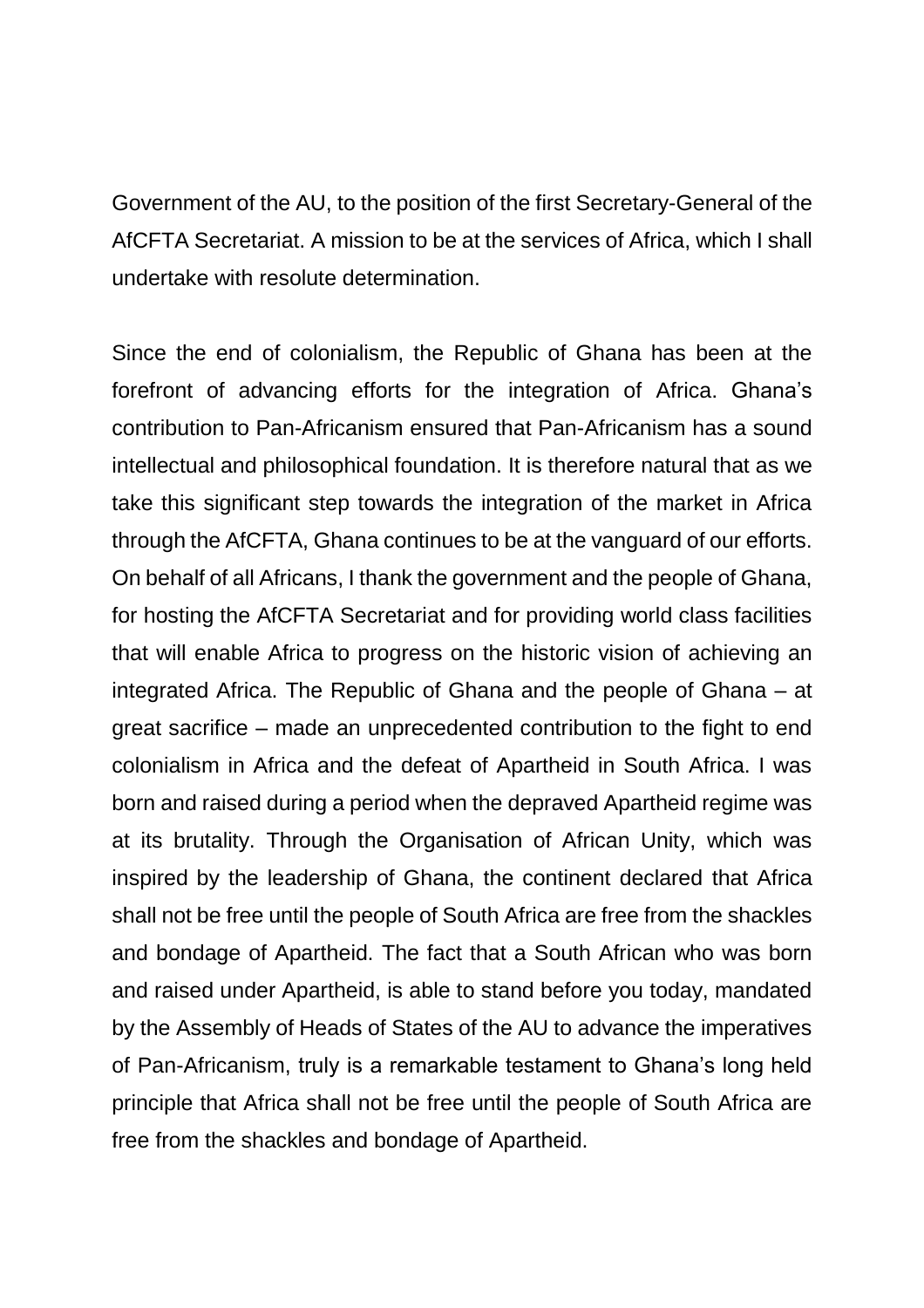### *Your Excellences, Ladies and Gentlemen,*

Since the negotiations were launched in Johannesburg in 2015, remarkable progress has been achieved largely because of the political will and commitment of the Assembly of Heads of States & Government of the AU, to ensure that Africa takes concrete steps towards the creation of an integrated market. In this regard, I wish to pay tribute to the President of the Republic of Niger, H.E. President Mahamadou Issoufou, the Champion and Leader of the AfCFTA, for his unwavering and dedicated leadership of the AfCFTA. Under his guidance and leadership as the Champion of the AfCFTA, Africa confounded critiques: 54 countries have signed the agreement and 28 countries have ratified it, making this fastest ratification in the history of the African Union.

Since my election in February 2020, H.E. Mr. Moussa Faki Mahamat and his team, provided me with all the resources and support that I needed during the period that I was in Addis Ababa, waiting to transition to Accra. I thank him for his leadership and political support during this difficult time when it appeared that Covid-19 would obstruct our efforts. Through the leadership of the Chairperson of the Assembly – H.E. President Ramaphosa of South Africa – Africa was able to coordinate an effective public health, trade and debt relief response to the Covid-19 crisis, thereby enabling the mitigation of the impact of the crisis.

*Your Excellences, Ladies and Gentlemen,*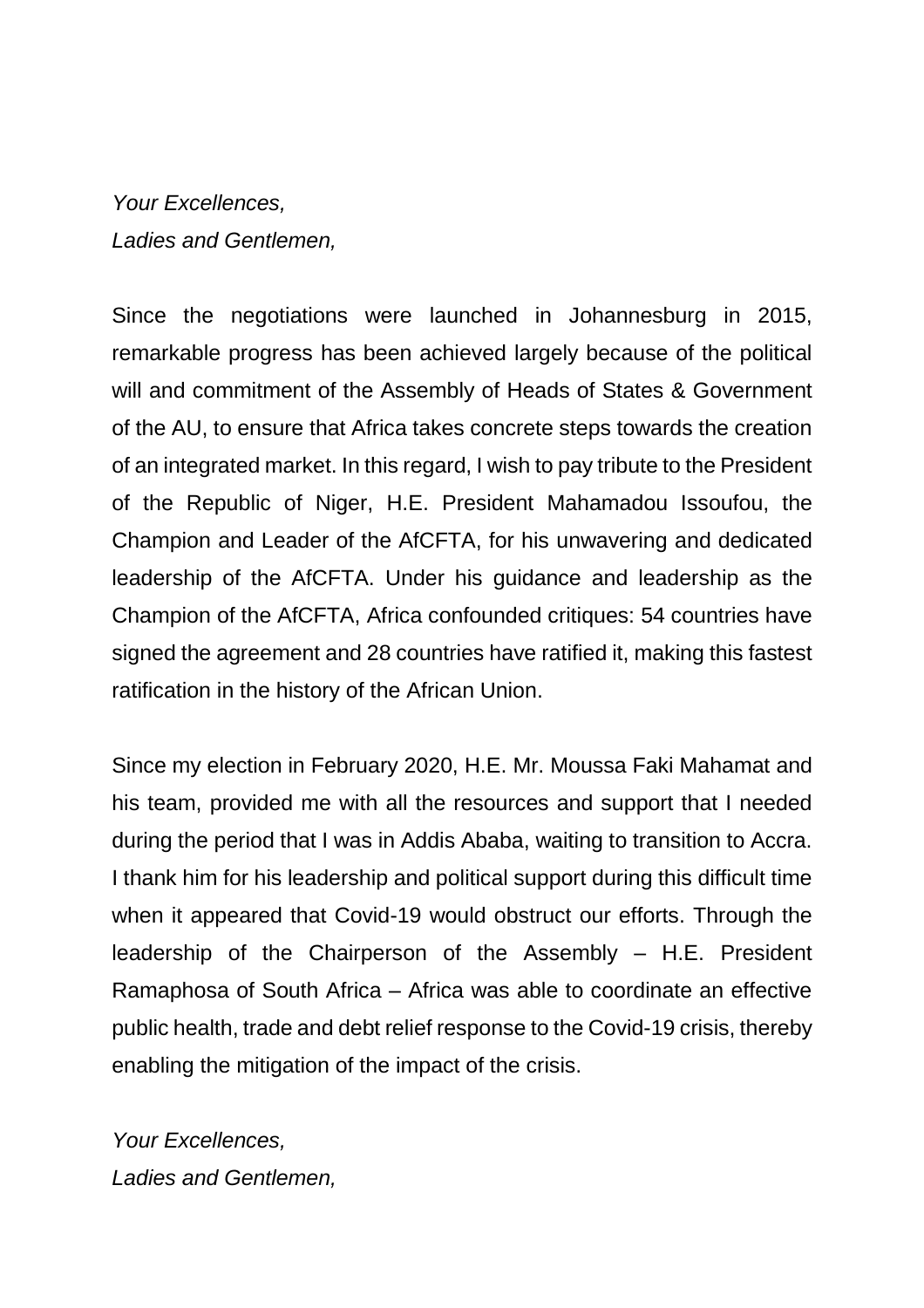I was here in Accra in 2012 as a senior trade official, when we adopted the Boosting Intra-Africa Trade Action Plan and the action plan for the AfCFTA negotiations, which were later adopted by the Assembly of Heads of States. In various capacities, Honourable Minister Kyerematen has been an integral part of our efforts to make the AfCFTA a reality. From when we commenced negotiations of the BIAT, to the time the AfCFTA entered into force, Honourable Minister Kyerematen has been a tireless contributor to regional integration and trade multilateralism in Africa. We should all appreciate the efforts that he made on behalf of Ghana, for the whole of Africa.

The AfCFTA offers Africa an opportunity to confront the significant trade and economic development challenges of our time:

- market fragmentation;
- smallness of national economies;
- over reliance on the export of primary commodities;
- narrow export base, caused by shallow manufacturing capacity;
- lack of export specialisation;
- under-developed industrial regional value chains; and
- high regulatory and tariff barriers to intra-Africa trade amongst others.

The result of all of this, is a very low percentage of intra-Africa trade of 18%, and as noted, an over reliance on the export of primary commodities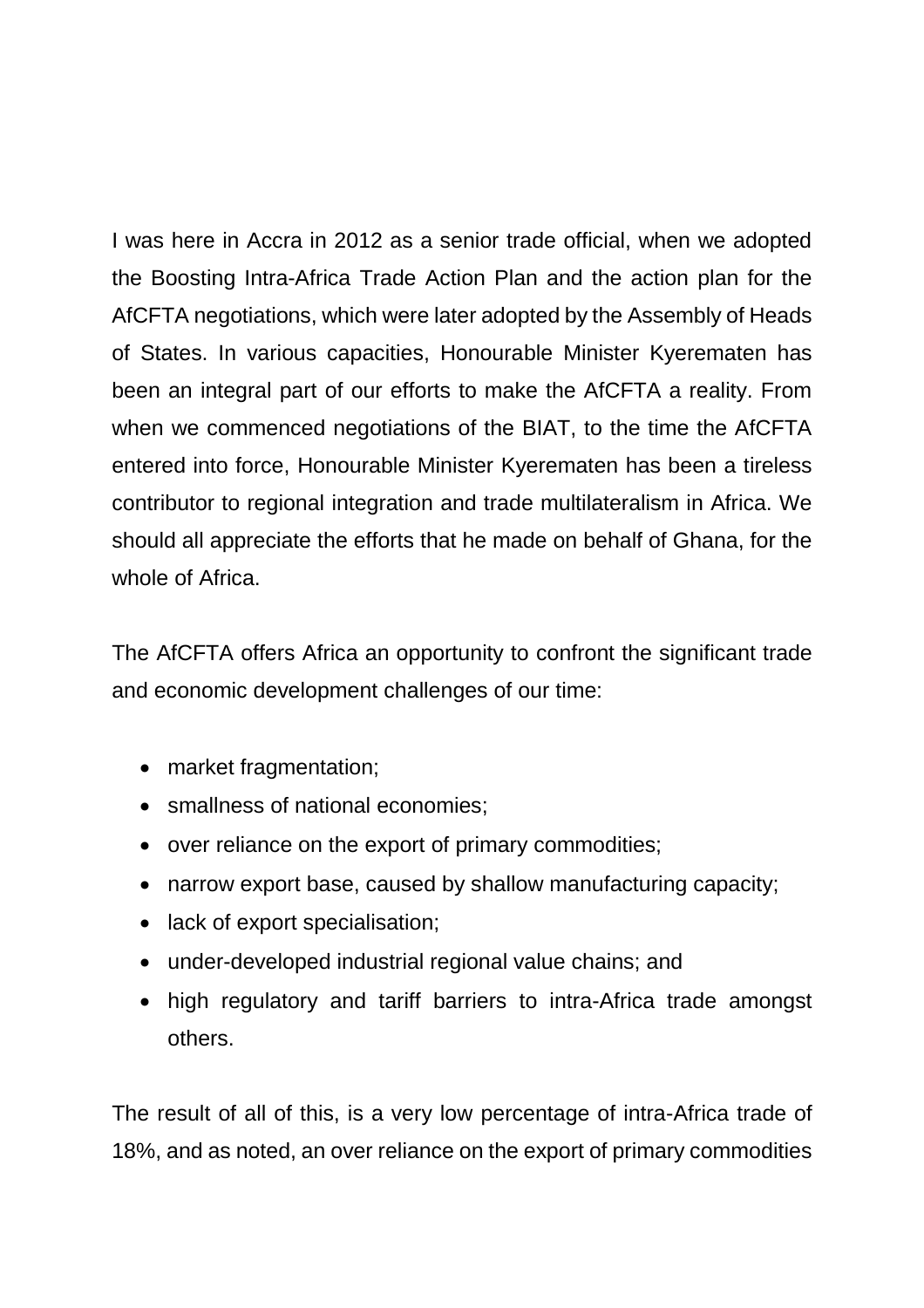to traditional markets of the North. In other words, Africa continues to be trapped in a colonial economic model, which requires that we aggressively implement the AfCFTA as one of the tools for effecting a fundamental structural transformation of Africa's economy. We have to take action now, to dismantle this colonial economic model.

The AfCFTA is therefore a critical response to Africa's developmental challenges. It has the potential to enable Africa to significantly boost intra-Africa trade and to improve economies of scale through an integrated market. It has the potential to be a catalyst for industrial development, placing Africa on a path to exporting value-added products and improving Africa's competitiveness both in its own markets and globally. It also sends a strong signal to the international investor community that Africa is open for business, based on a single rule-book for trade and investment.

#### *Your Excellences, Ladies and Gentlemen,*

The AfCFTA signals that Africa is open for business and mutually beneficial investment thereby creating decent jobs and improving livelihoods:

- we have a market of 1.2 billion people;
- we have a combined GDP of US\$3.4 trillion;
- Africa boasts over 400 African companies that earn annual revenues of US\$1 billion or more;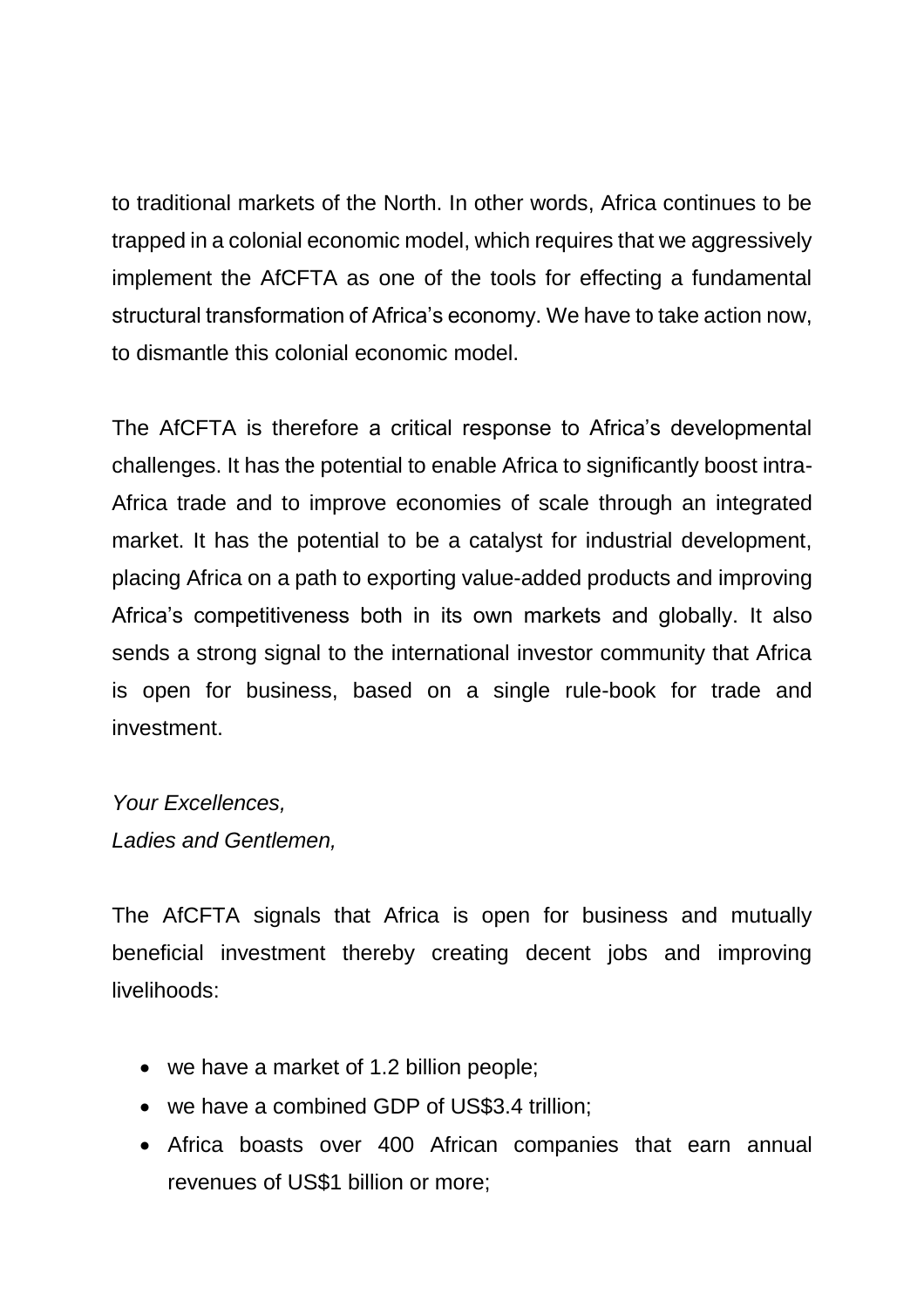- according Prof Landry Signé and Acha Leke, writing in 2019 in Foresight Africa, a Brookings Institute publication, African industries have the opportunity to double production to nearly \$1 trillion within a decade, with three-quarters of that growth coming from manufacturing to substitute third country imports and meet increasing local demand; and
- through at least the first half of the decade, seven of the world's 10 fastest-growing economies were in Africa. According to the International Monetary Fund's World Economic Outlook Database, October 2019,

#### *Your Excellences, Ladies and Gentlemen,*

This is a period of unprecedented challenge to the global economy and the multilateral trading system, on which the global economy is anchored. The multilateral trading system is under severe strain, largely due to what appears to be an abandonment of the rules that underpin it. This strain on the multilateral trading system has the risk of reversing the modest gains that we have made in placing development at the centre of the multilateral trading system, since we launched the Doha Development Agenda in 2001. Africa's response against this strain on the multilateral trading system must be to consolidate and advance our continental market integration objectives, through the AfCFTA. Under the leadership of President Issoufou as the AU Champion of the AfCFTA, our collective priority should be to rapidly conclude Phase I and II of the negotiations of the AfCFTA, in order to unlock Africa's full productive capacity.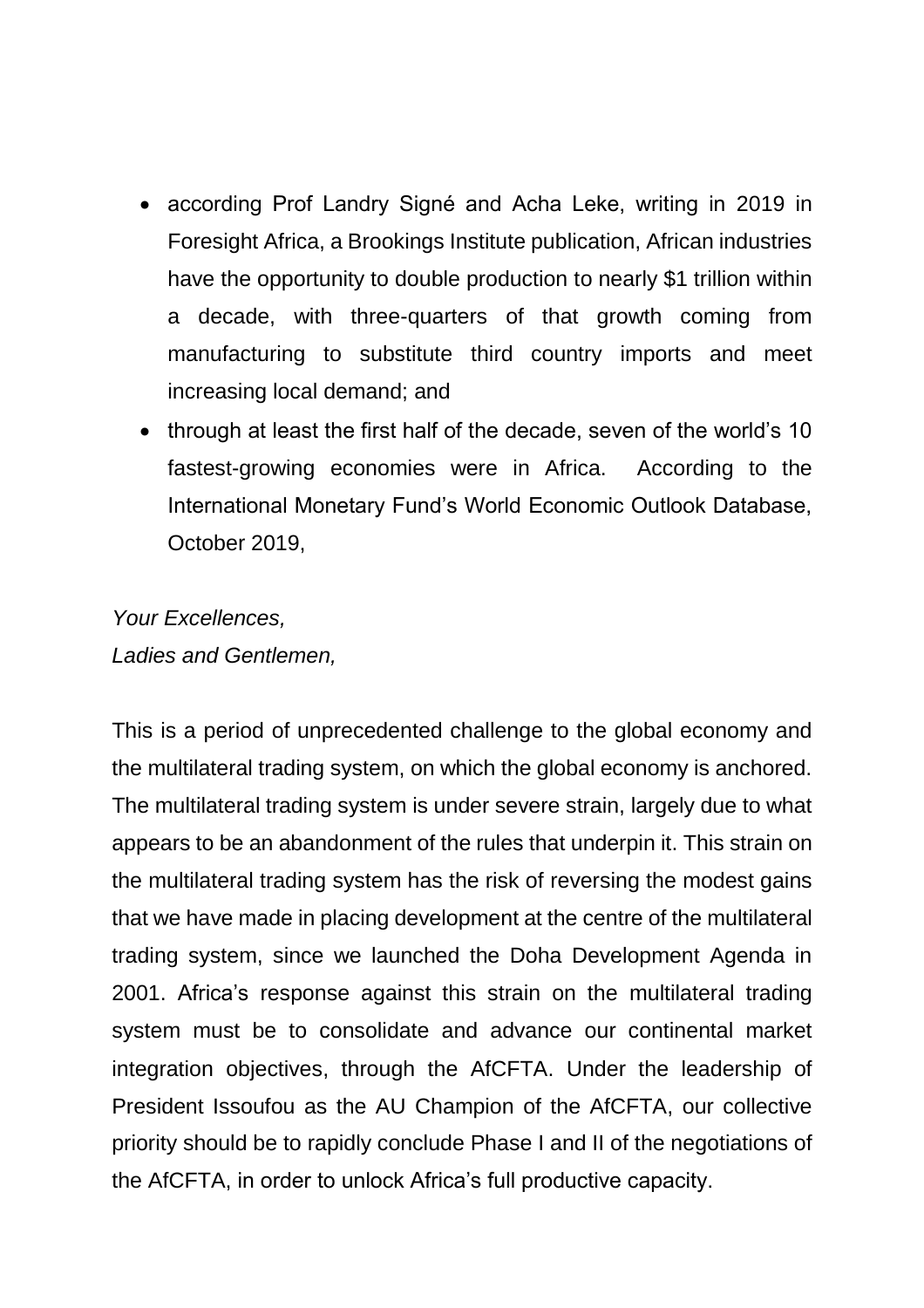The ongoing Covid-19 crisis has ravaged global economic activity, has severely disrupted trade and global supply chains, and of course, has had a negative effect on global public health. Africa should not despair and fall into despondency – from a trade perspective, we should see this crisis as an opportunity – through the AfCFTA we have an opportunity to reconfigure our supply chains, to reduce reliance on others and to expedite the establishment of regional value chains that will boost intra-Africa trade and secure Africa's productive capacity for generations to come. In this connection, in the four months that I have been in office, I have already initiated and had very promising engagements with three of the world's largest automobile-manufacturers, with a view to the establishment of automobiles value chains across Africa. I intend to extend this type of an engagement to include other labour intensive sectors such as Agro-processing. In this endeavor, the AfCFTA Secretariat shall work with our sister department of Trade & Industry of the AUC, as well as with our partners such as UNECA and Afreximbank, to advance Africa's industrial development objectives.

*Your Excellences, Ladies and Gentlemen,*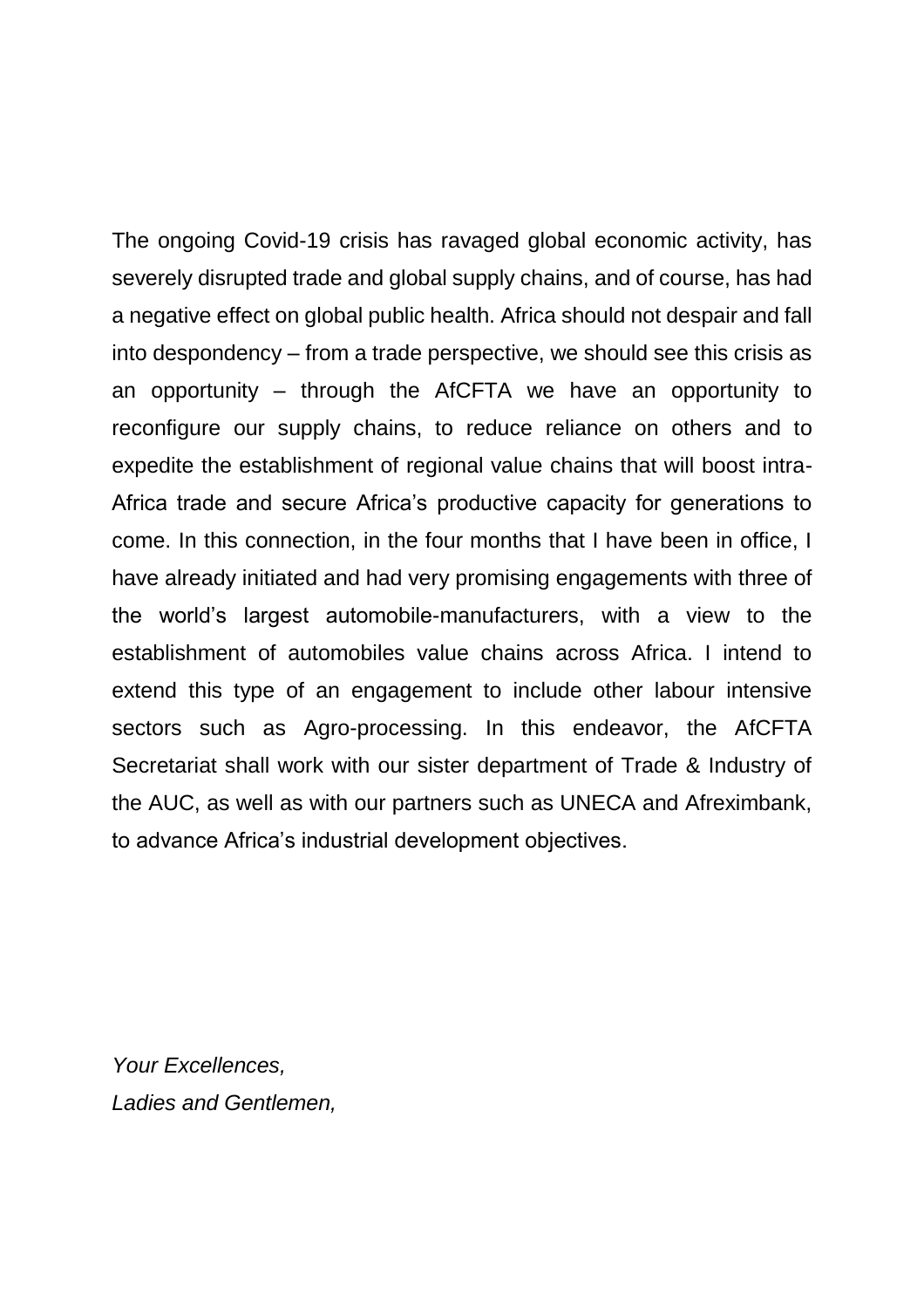We should be in no doubt, as much progress as we have made, there will be implementation related challenges ahead. Substantial domestic policy reforms and alignment of national legislation with the AfCFTA shall be required in order to reduce barriers to intra-Africa trade. Transshipment of goods from third countries that are outside of the AfCFTA zone will be a significant risk. The AfCFTA Secretariat will work closely with customs authorities to ensure that through robust implementation of the AfCFTA rules of origin regime, the prevention of transshipment is an absolute priority. The AfCFTA must create jobs, it must **not create job losses** through transshipment of third country goods into the AfCFTA market.

As the Secretary-General, I am committed to ensuring that the AfCFTA is effectively implemented such that there is shared and inclusive economic growth.

The backlash against free trade and trade liberalisation that we have witnessed in recent years is not because trade liberalisation is intrinsically beneficial exclusively to a certain elite or to certain countries. Rather, the backlash is, in part, attributable to the unequal distribution of the benefits of international trade and a lack of shared and inclusive growth. The lesson for the AfCFTA from this backlash against trade liberalisation and the pursuit for freer international trade through the multilateral trading system (i.e. the World Trade Organisation) and through FTAs is that, beyond boosting trade flows, the question of equitable distribution of the gains of the AfCFTA must be at the centre of its implementation. If the AfCFTA is perceived to be benefiting only a handful of relatively industrialised countries in Africa such as my country South Africa, and a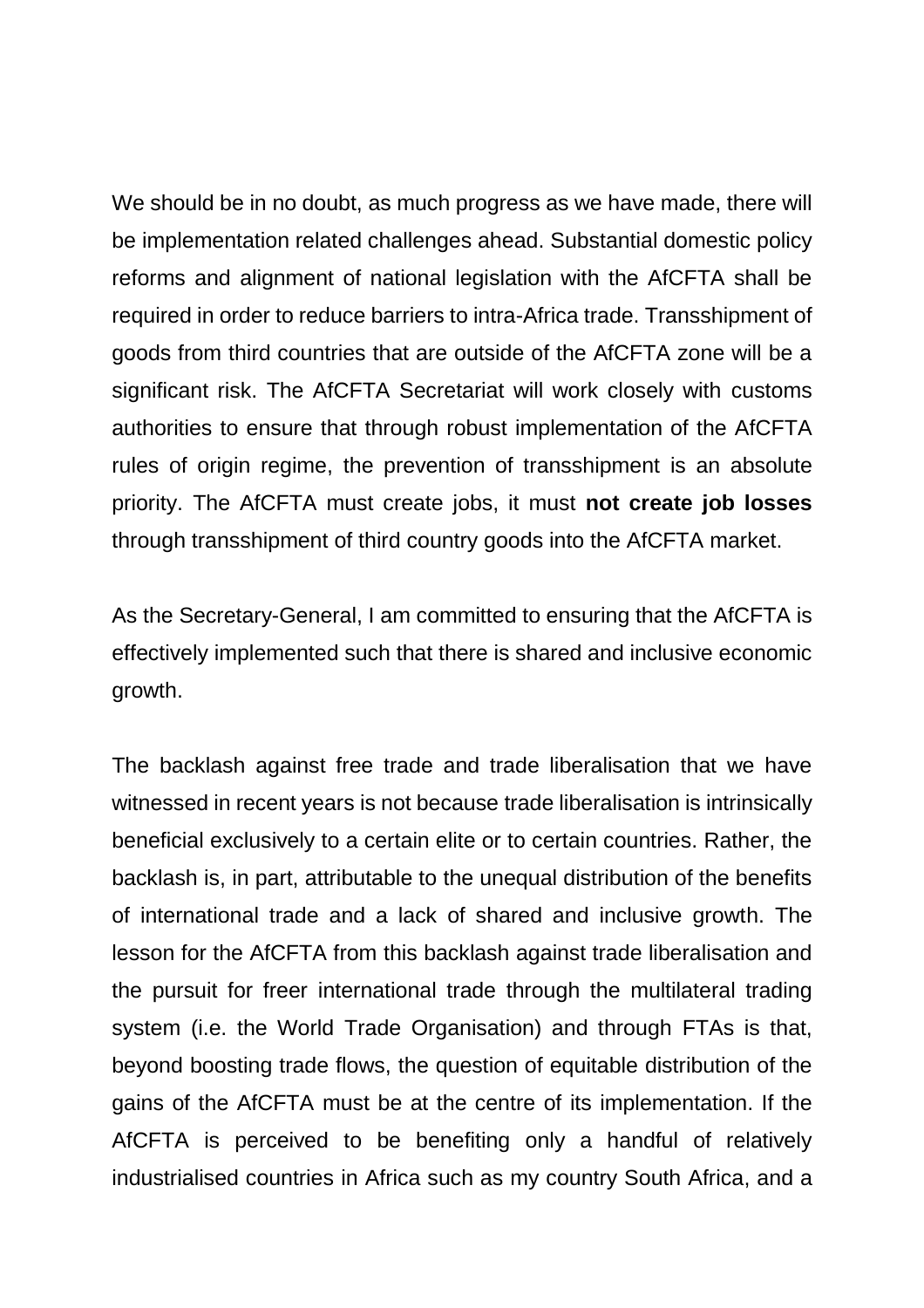handful of African Multinational Corporations, it shall be rejected by Africans, and deservedly so.

In this regard, we should recall that the empowerment of women, young Africans and other disadvantaged segments of our society, is a central objective of *Agenda 2063: The Africa We Want*. We know from empirical evidence that women, young Africans and SMEs, confront significant challenges when attempting to benefit from trade agreements. I therefore intend to take concrete steps to ensure that women and young Africans are at the heart of implementation of the AfCFTA. The AfCFTA must create opportunities for women in trade; amongst others, by lowering the gender wage gap. Young Africans are at the cutting edge of technological innovation for digital trade and e-commerce. The AfCFTA has an obligation to establish a conducive environment to include young Africans in the implementation of the AfCFTA. In due course, I will announce specific measures that can be put in place to enable women, young Africans and SMEs, to benefit from the AfCFTA to achieve the objective of inclusive benefits of the AfCFTA and shared growth across the continent.

#### *Your Excellences, Ladies and Gentlemen,*

The global economy is on the brink of a new industrial revolution, driven by new-generation information technologies such as the Internet of Things, cloud computing, big data and data analytics, robotics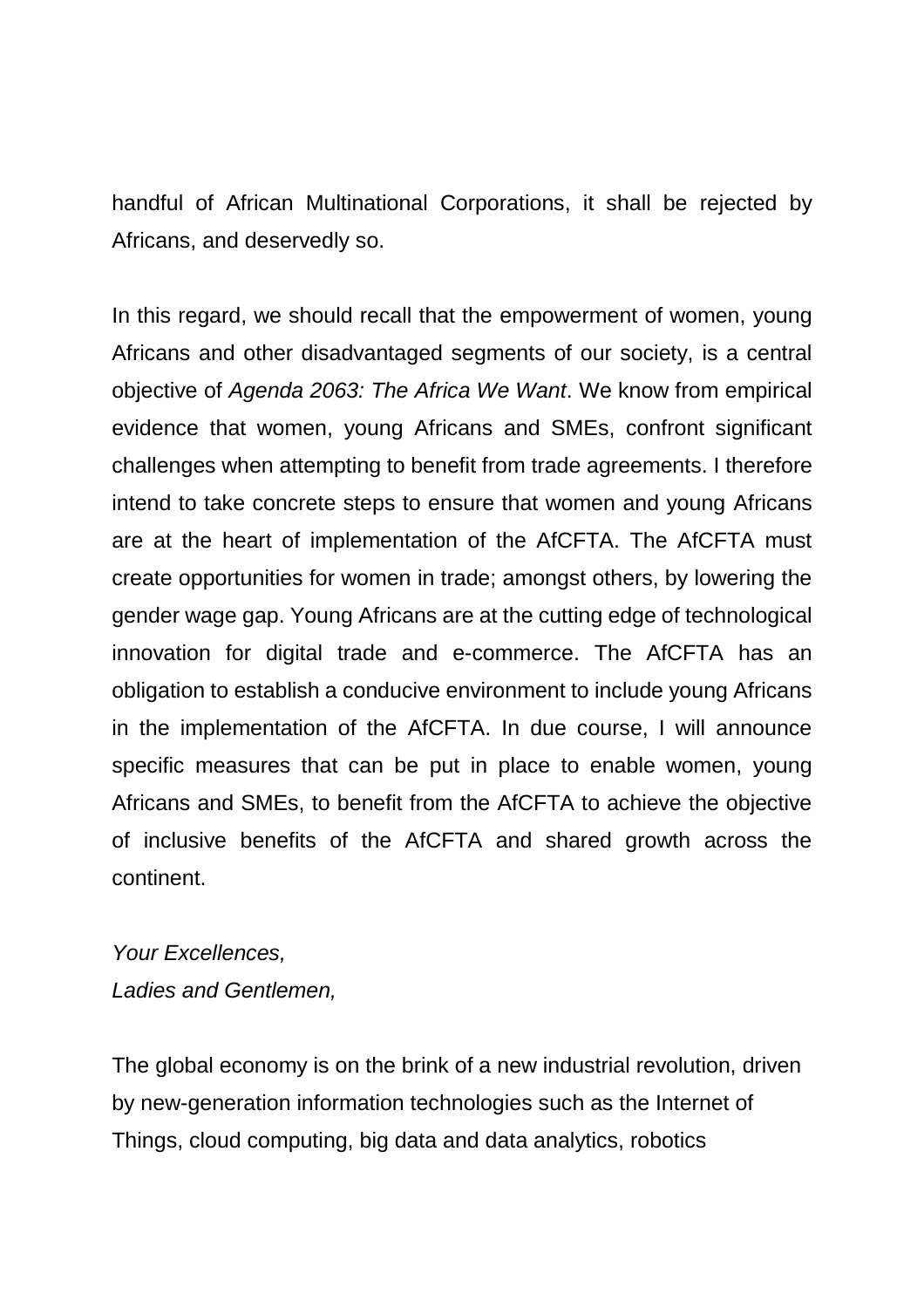and additive manufacturing. All of this presents challenges and opportunities for the AfCFTA.

The 4<sup>th</sup> Industrial Revolution is likely to impact on the AfCFTA in a manner that we have not fully contemplated. How is Africa preparing herself for the 4<sup>th</sup> Industrial Revolution, in the context of the AfCFTA? With the advent of additive manufacturing, what is the impact on industrialisation and job creation in Africa? How will the e-commerce and digital trade chapter of the AfCFTA position Africa to be a global player in cloud computing services, data processing and data storage?

All of these are questions that require forward looking intellectual rigour, including analysing how the future of trade and investment flows might change as a result of technological factors and the  $4<sup>th</sup>$  Industrial Revolution. Such forward looking intellectual rigour is critical in shedding light on the complex policy issues and strategic choices that will shape Africa's trade and investment prospects over the next 10-30 years.

#### *Your Excellences,*

*Ladies and Gentlemen,* 

The implementation phase of the AfCFTA coincides with the year of Silencing the Guns, providing an opportunity to focus on fast-tracking Africa's economic development objectives. Successful implementation of the AfCFTA shall further consolidate the gains that are foreseen in *Agenda 2063: The Africa We Want* and indeed shall take us a step closer to the Africa we want. A recent study by the World Bank estimates that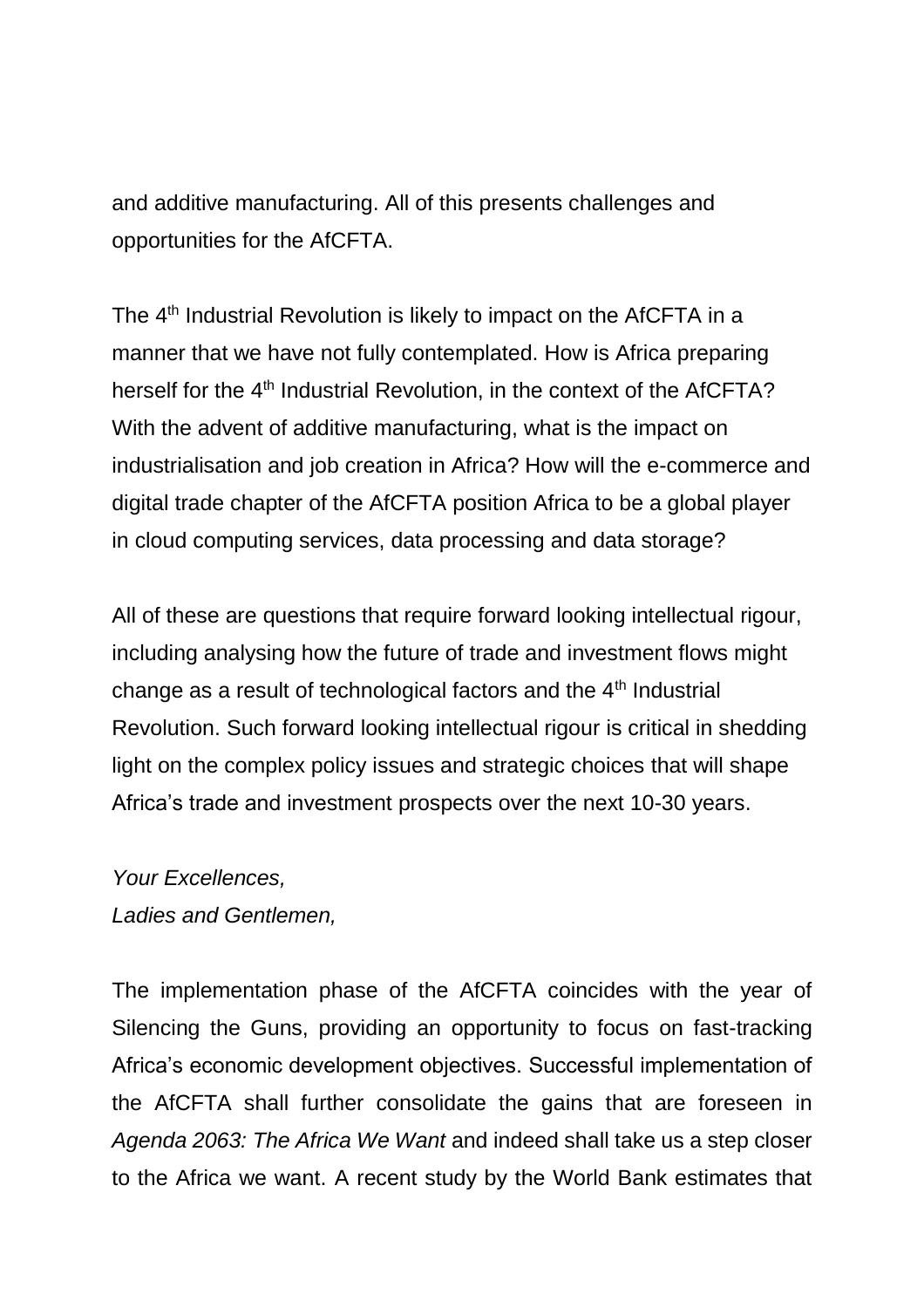where implemented properly, by 2035 the AfCFTA is set to lift 30 million Africans out of extreme poverty and 68 million from moderate poverty. The same study observes that the AfCFTA has the potential to increase intra-Africa trade by 81%, by the year 2035. As promising and hopeful as these projections are, as Africans and the AfCFTA Secretariat we shall have to take concrete steps to ensure that these promising projections do become a reality: amongst other actions, we shall have to expedite the implementation of trade facilitation measures that are foreseen in the AfCFTA Agreement in areas such as soft infrastructure at our borders. We shall have to support state parties who may experience short-term revenue losses due to implementation of the AfCFTA. In this regard, I am pleased to report to you that Afreximbank has committed to providing liquidity for an adjustment facility, which will be aimed at supporting countries that experience short-term revenue losses. I am grateful to Prof Oramah, the President of Afreximbank, for mobilising resources of the bank for this adjustment facility and for being a strong supporter of the AfCFTA Secretariat.

During this time of Covid-19, whilst many developed countries are able to provide billions of dollars' worth of stimulus packages to re-inject growth and economic activity, very few countries in Africa have the fiscal policy and monetary policy space to provide similar stimulus packages. Therefore, aggressively implementing the AfCFTA has the potential to be Africa's economic recovery tool, boosting intra-Africa trade has the potential to contribute to Africa's economic recovery year on year, from 2021.